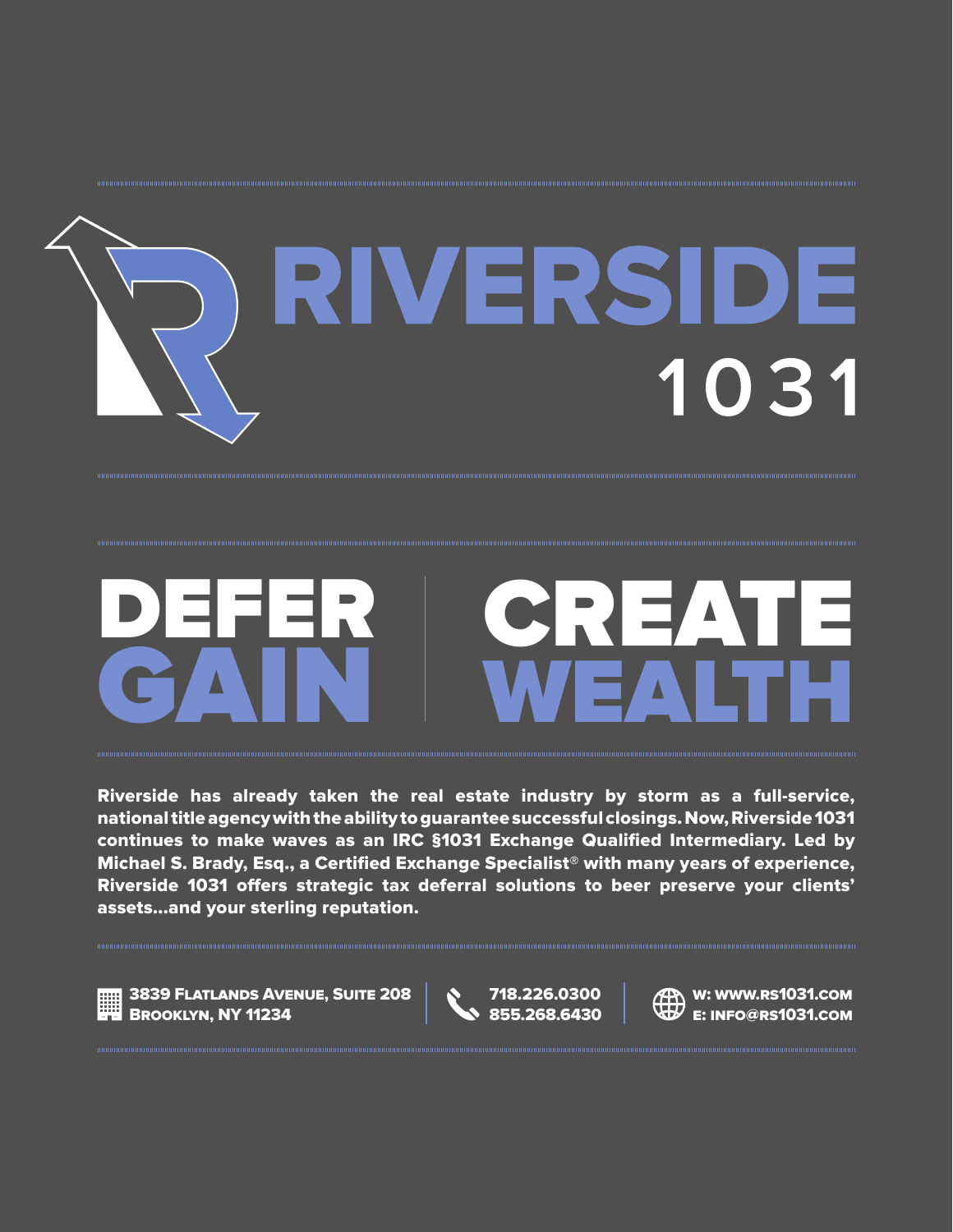



# BY: MICHAEL S. BRADY, Esq., CES®

# REVERSE EXCHANGES & END OF YEAR TAX BENEFITS

## I. "Closer Look" at IRC §1031.

A. Internal Revenue Code §1031(a)(1) states:

#### **No gain or loss shall be recognized on the exchange of property held for productive use in a trade or business or for investment if such property is exchanged solely for property of like kind which is to be held either for productive use in a trade or business or for investment.**

- B. In basic English, this provision simply means that to avoid paying taxes when you sell commercial real property, you must trade it for other real commercial property.
- C. The basic mechanics of a 1031 Exchange can be understood simply by breaking down the language of IRC §1031(a):
	- 1. "No gain or loss shall be recognized...." If capital gain is recognized for tax purposes in a transaction, the gain is subject to taxation. Accordingly, the goal of a properly structured exchange is to defer the recognition of capital gain. Important to note that the recognition of losses may also be deferred Dunder IRC 1031.
	- 2. "...on the exchange...." The property cannot just simply be sold, it must be exchanged for other property. A sale of one property, followed by the purchase of another property is not an exchange of property. Accordingly it is critical that a 1031 exchange transaction be properly structured before any property is transferred. See Treas. Reg. 1.1031(k)-1(f)
	- 3. "....of property held for productive use in a trade or business or for investment...." Not every property will qualify for tax deferral under IRC §1031. The property must have some commercial or investment use. A primary residence, for instance, will not qualify. A second home or vacation home will not qualify, unless the property is also rented. See Rev. Proc. 2008-16. How much rental vs. personal use is required is discussed later in these materials.
	- 4. "....if such property is exchanged solely for property of like kind...." The property being acquired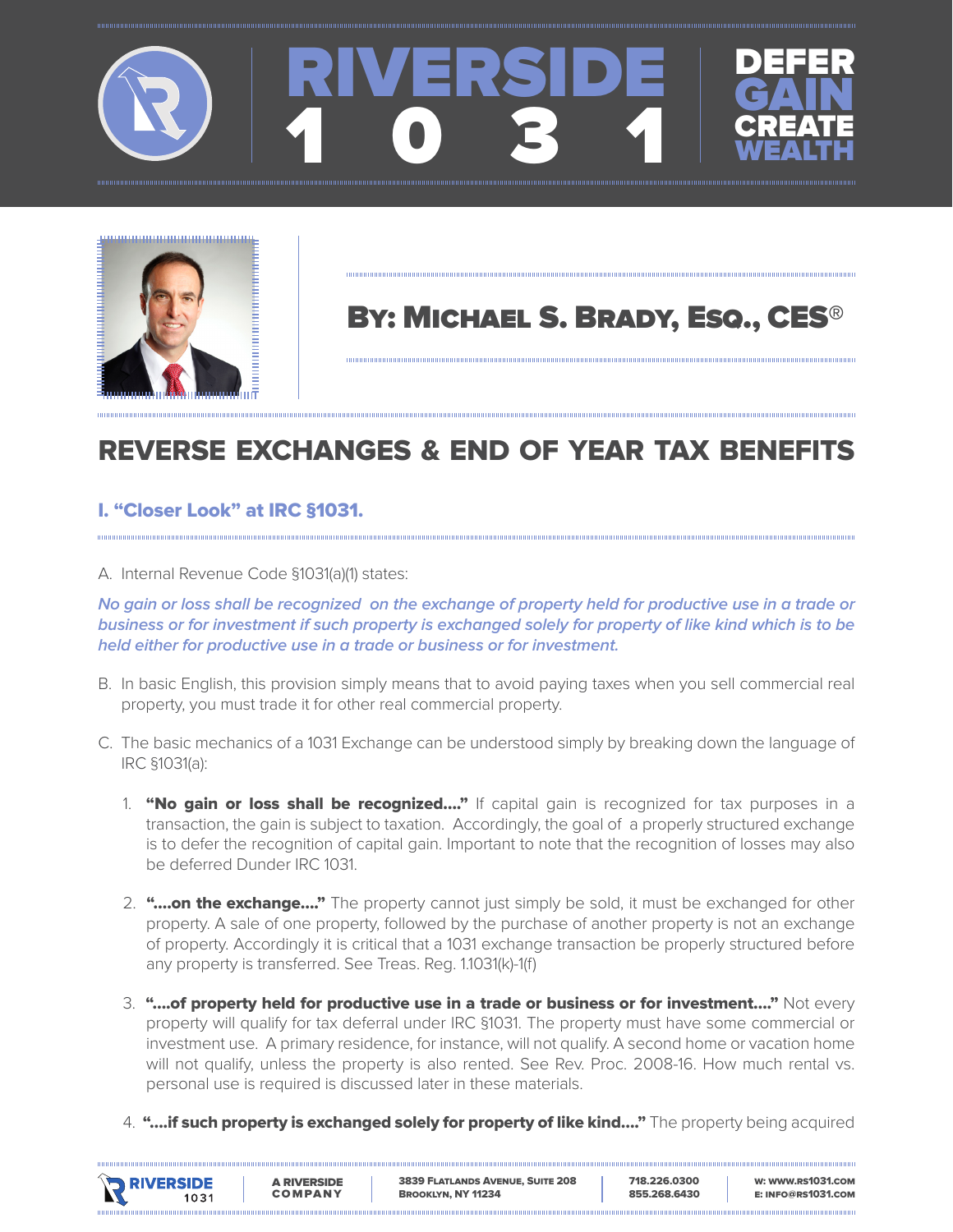by the taxpayer (the "Replacement Property") must be "like kind" to the property the taxpayer is disposing of (the "Relinquished Property"). When it comes to real property, the definition of "like kind" is very broad. See Treas. Reg. 1.1031(a)-1(b). The properties do not necessarily have to have the same or similar use. For example a rental property could be exchanged for a factory, since both are commercial real property. However, when it comes to personal property, the definition is much narrower, ie. a taxpayer could not exchange an airplane for a bus.

5. "....to be held for productive us in a trade or business or for investment." So in addition to being "like kind", the Replacement Property must also be held for commercial or investment use. Again, for real estate, the use of the property does not need to be identical. But for personal property, the regulations are more restrictive. For example, a copyright for a novel cannot be exchanged for the copyright for a song. See Treas. Reg. 1.1031(a)-2(c)(3).

## II. Deferring Taxes.

- A. An exchange under IRC §1031 does not eliminate it taxes, it defers them. Once the taxpayer sells the Replacement Property (as opposed to completing another 1031 exchange), the taxpayer will recognize all gain , which will then be subject to taxation.
- B. To fully defer taxes in a 1031 exchange, the taxpayer must:
	- 1. Acquire property that is equal and greater in value to their Relinquished Property; and
	- 2. Spend all of the net proceeds from the Relinquished Property in the acquisition of the Replacement Property.

Should the taxpayer do those two things, their mortgage debt will take care of itself.

Should the taxpayer fail to do these two things, the taxpayer will be deemed to have received "boot" or non like kind property. See generally Treasury Reg. §1.1031k-1(j)

C. Example – Fully deferred exchange:

|             | <b>RELINQUISHED PROPERTY</b> | <b>REPLACEMENT PROPERTY</b> | <b>BOOT*</b> |
|-------------|------------------------------|-----------------------------|--------------|
| Sales Price | \$1,000,000                  | \$1,500,000                 |              |
| Mortgage    | $-$ \$300,000                | \$800,000                   | \$0          |
| Net Equity  | \$700,000                    | \$700,000                   | \$0          |

*\*The taxpayer received no boot and accordingly has fully deferred any taxation.*

## III. Types of Exchanges.

#### A. Two Party Swap

1. The simplest, most "pure" for of 1031 Exchange.

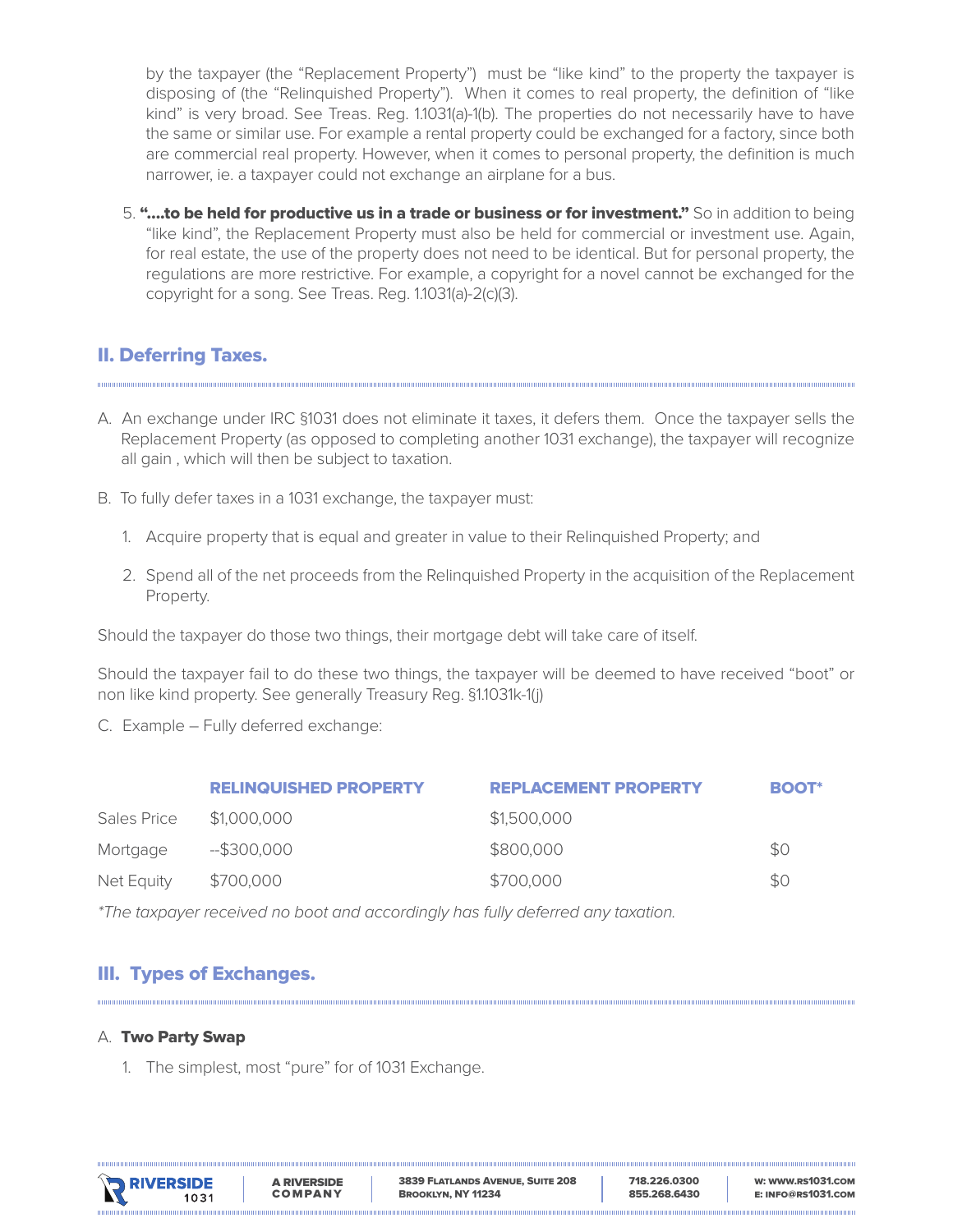- 2. Two parties simply trade like kind property. For real estate, each party would simply deed their property to the other party.
- 3. A swap is ideal if the properties involved are of the same value. Otherwise, the party receiving the less valuable property would need to receive cash or other property to make up the difference. This would result in taxable boot, unless it was used to acquire other like kind property.
- 4. A swap becomes more difficult if either of the two properties is encumbered by debt. If the debt on the two properties were equal, the parties could just assume the other parties debt. The exchange could also work if the debtor's lender agreed to accept the replacement property as substitute collateral for the relinquished property. Otherwise, where there is a disparity in the debt, cash would need to be involved, resulting potentially in the receipt of boot.
- 5. Since the parties interests very rarely perfectly align, swap transactions are not very common.

#### B. The Delayed ("Deferred") Exchange using a Qualified Intermediary

- 1. Treasury Regulation 1.1031(k)-1 governs "deferred exchanges." It permits a non-simultaneous exchange involving multiple parties, ie. an exchange does not need to be a swap.
- 2. The Qualified Intermediary (QI) safe harbor is provided for in Treas. Reg. §1.1031(k)-1(g)(4). The QI is defined as:

A person who—

- *(A) Is not the taxpayer or a disqualified person (as defined in paragraph (k) of this section, and*
- *(B) Enters into a written agreement with the taxpayer (the "exchange agreement") and, as required by the exchange agreement, acquires the relinquished property from the taxpayer, transfer*  the relinquished property, acquires the replacement property, and transfers the replacement *property to the taxpayer.*
- 3. A "Disqualified Person" would be any person who has acted as an agent of the taxpayer within a two year period prior to the sale of the Relinquished Property, including their:
	- (a) Employees;
	- (b) Investment Banker or Broker;
	- (c) Real Estate Agent or Broker;
	- (d) Attorney; or
	- (e) Accountant

Services related to the 1031 exchange (but not the sale and purchase of the property) are not considered in making the determination of whether a party is a Disqualified Person, nor are routing financial, title insurance, escrow or trust services by a financial institution, title insurance company or escrow company. *[see Treas. Reg. 1.1031(k)-1(k)]*

A corporation or partnership will be considered disqualified if the taxpayer owns more than a 10 percent interest in that entity.

4. Under the Qualified Intermediary safe harbor, the taxpayer is essentially exchanging properties with the Qualified Intermediary. The taxpayer gives their relinquished property to the QI who then sells it

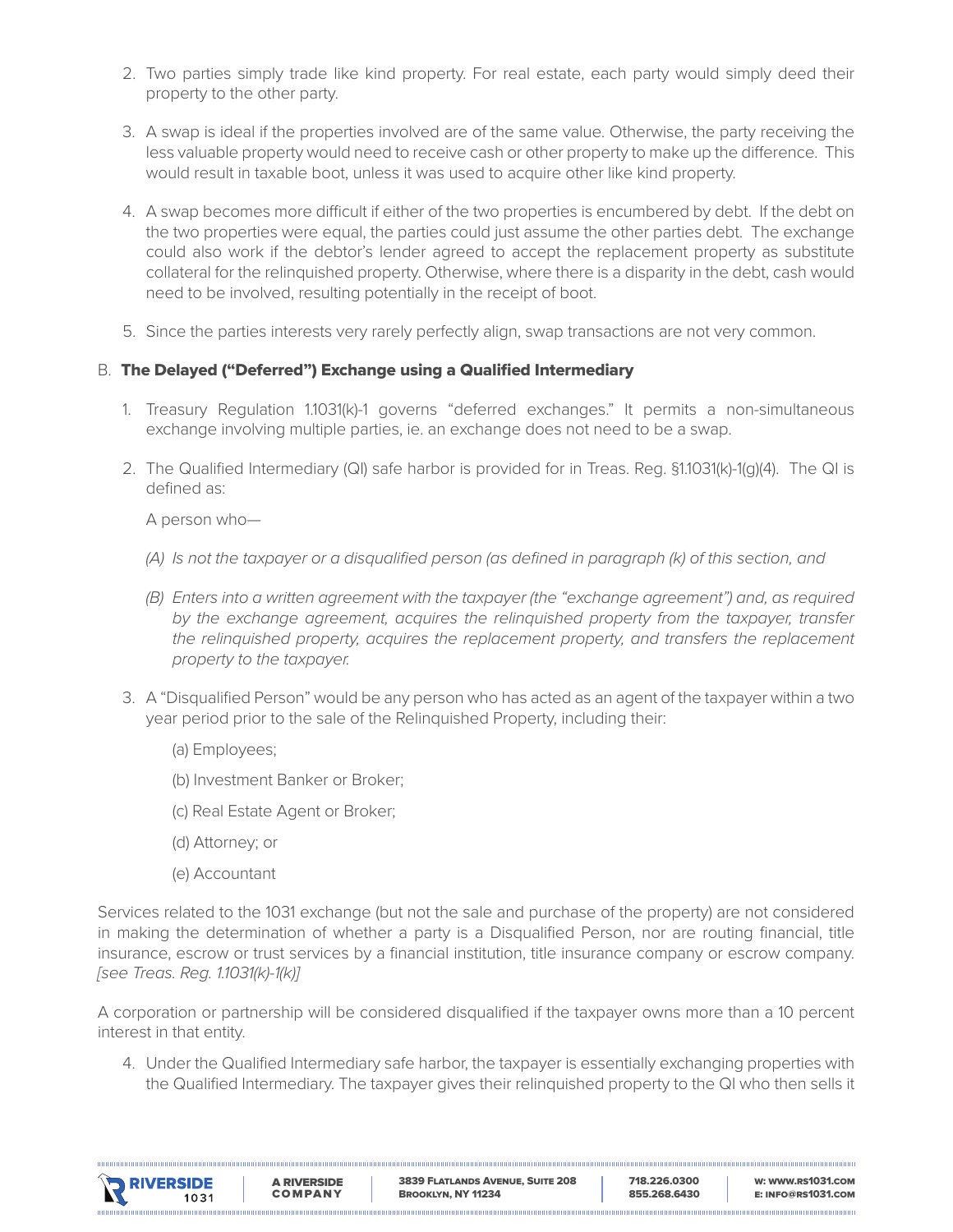to a buyer. The QI then uses the sales proceeds from the relinquished property to purchase one or more replacement properties. The QI then, in turn, gives the replacement property to the taxpayer. The taxpayer has received property in exchange for property, as opposed to selling their property and then subsequently acquiring other property.

- 5. While the structure of the exchange for tax purposes is as outlined in the previous paragraph, the Treasury Department recognized that deferred exchanges would be overly complicated and complex if the QI was required to actually obtain ownership of the relinquished and replacement property. Accordingly, the regulations provide that is sufficient if the QI merely assigned the benefits of the respective contracts of sale, and the properties are deeded directly from the taxpayer to the buyer on the first leg of the transaction, and from the seller to the taxpayer on the second leg of the transaction. This is referred to as "direct deeding" *See Treas. Reg. §1.1031(k)-1(g)(4).*
- 6. The sales proceeds from the Relinquished Property flow through the Qualified Intermediary, the properties are deeded directly between the parties.
- 7. Deadlines. Very strict deadlines apply to deferred exchanges. The deadlines include weekends and holidays and there generally are no extensions available. (In certain cases, the IRS has extended the deadlines for taxpayers affected by a federally declared natural disaster. *See Rev. Proc. 2007- 56, Section 17.)* The deadlines expire at midnight of the day in question. If multiple relinquished properties are included in the exchange, the deadlines run from the transfer of the first relinquished property.
- 8. **Identification Period**. The Replacement Property must be identified within 45 days from the transfer of the Relinquished Property. *See Treas. Reg. §1.1031(k)-1(b)(2).* 
	- a. The identification must:
		- i. Be in writing;
		- ii. Unambiguously describe the property (street address, legal description or distinguishable name)
		- iii. Be hand delivered, mailed, telecopied, or otherwise sent before the end of the identification period to:
			- (a). the Qualified Intermediary; or
			- (b). the Seller; or
			- (c). any other person involved in the exchange, such as an escrow agent or title company, other than the taxpayer or a disqualified person (ie. taxpayer's attorney, real estate agent or accountant).

The identification can be revoked during the 45 day identification period, but must be done in the same manner as the identification, ie. in writing, signed by the taxpayer and mailed, telecopied or otherwise sent to the person to whom the original identification was sent.

- b. The Exchanger may identify multiple properties, within limits:
	- i. **Three Property Rule**. The taxpayer may identify up to three properties regardless of the fair market value of the properties;
	- ii. **200 Percent Rule**. The taxpayer may identify any number of properties provided the aggregate fair market value does not exceed 200 percent of the aggregate fair market value

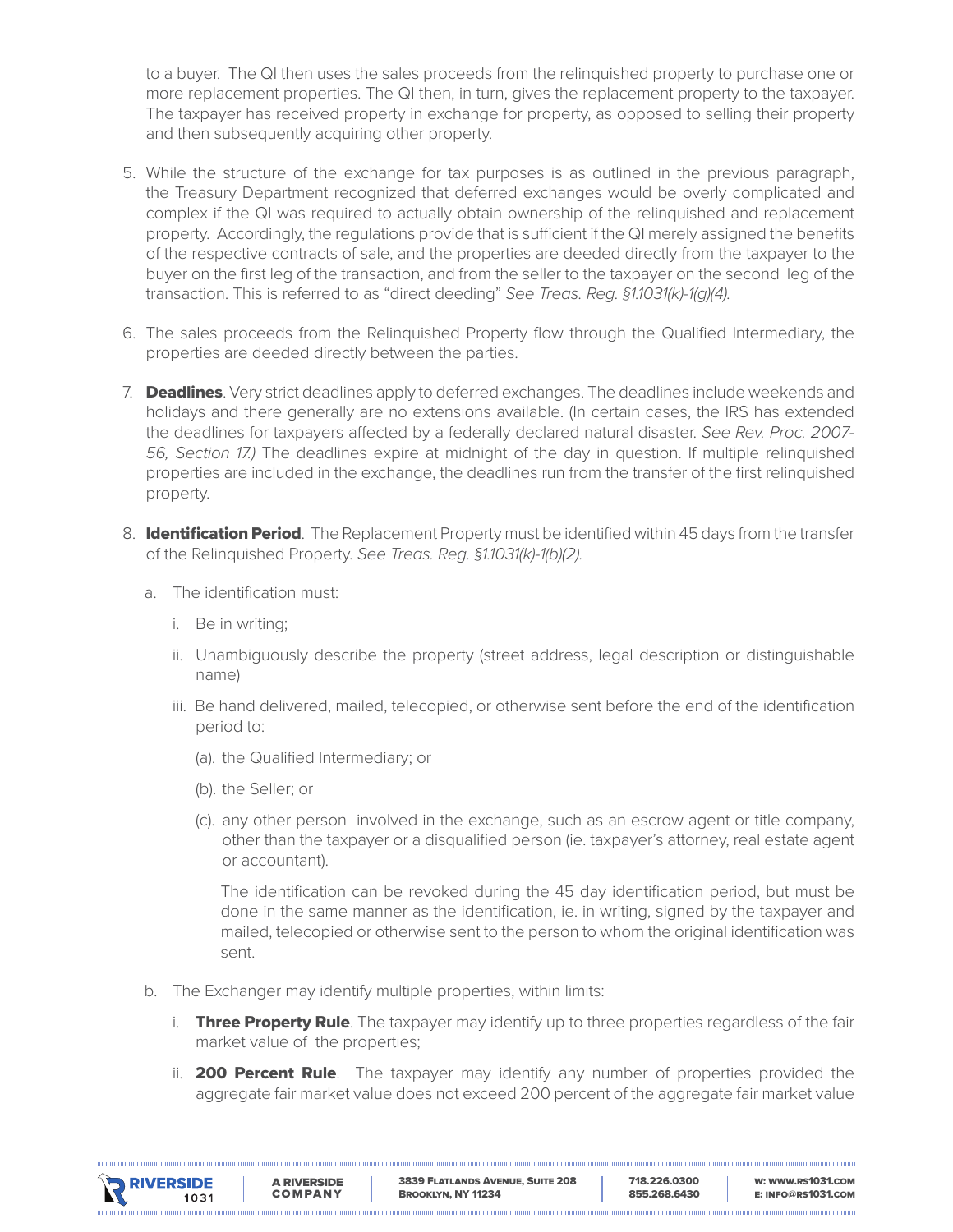of all the relinquished properties.

- iii. **95 Percent Rule**. If the taxpayer identifies more than three properties with an aggregate fair market value in excess of 200 percent of the fair market value of the relinquished properties, the taxpayer will be treated as having not identified any property, unless the taxpayer acquires at least 95% of the aggregate fair market value of all the properties identified before the end of the Exchange Period.
- 9. **Exchange Period**. From the date of the transfer of the relinquished property, the taxpayer must acquire its replacement property by the earlier of 180th day thereafter, or the due date (including extensions) of the taxpayer's tax return for the year in which the relinquished property was transferred. *See Treas. Reg. §1.1031(k)-1(b)(2)(ii)*.

#### C. Reverse Exchange.

Through a Reverse Exchange, the closing for the Replacement Property may occur before the closing for the Relinquished Property. However the taxpayer may not own both the Relinquished Property and the Replacement Property at the same time. To avoid this, title to either the Relinquished Property or the Replacement Property may be "parked" with an "Exchange Accommodation Titleholder", otherwise known as an "EAT," until the Relinquished Property can be transferred to the ultimate buyer. *See Rev. Proc. 2000-37.*

- 1. Because the structure is so much more complex, the fee is generally much higher.
- 2. The EAT is generally a single member LLC created and owned by the Qualified Intermediary or one of its affiliates.
- 3. In a Reverse Exchange, from the transfer of the parked property, the Relinquished Property must be identified with 45 days, and transferred to the ultimate buyer within 180 days.
- 4. In a safe harbor reverse exchange, the EAT may borrow the acquisition funds from the Exchanger, the EAT can lease the property to the Exchanger, and the EAT can enter into a property management agreement with the Exchanger.
- 5. The Exchanger and the EAT must enter into a "Qualified Exchange Accommodation Arrangement" within 5 business days of the property being transferred to the EAT.
- 6. Since a Reverse Exchange involves transferring a property twice, depending on the jurisdiction, there may be double transfer taxes. Strawman exemptions (RPT) and no-consideration exceptions may apply.
- 7. Additionally, discuss with title insurer whether the title insurance will be impacted by the transfer.
- 8. Lender's may object lending to an EAT. Likewise, if the Relinquished Property is transferred to the EAT, a mortgage due on sale provision could be triggered.
- 9. When parking the Relinquished Property, the Replacement Property debt and equity must match that of the Relinquished Property, or boot may result.

#### D. Improvement Exchange.

Using the same parking arrangement utilized for a Reverse Exchange, a taxpayer may use tax deferred dollars to add improvements to the Replacement Property.

1. Like the reverse exchange, title to the Replacement Property is "parked" with the EAT while the improvements are being made.

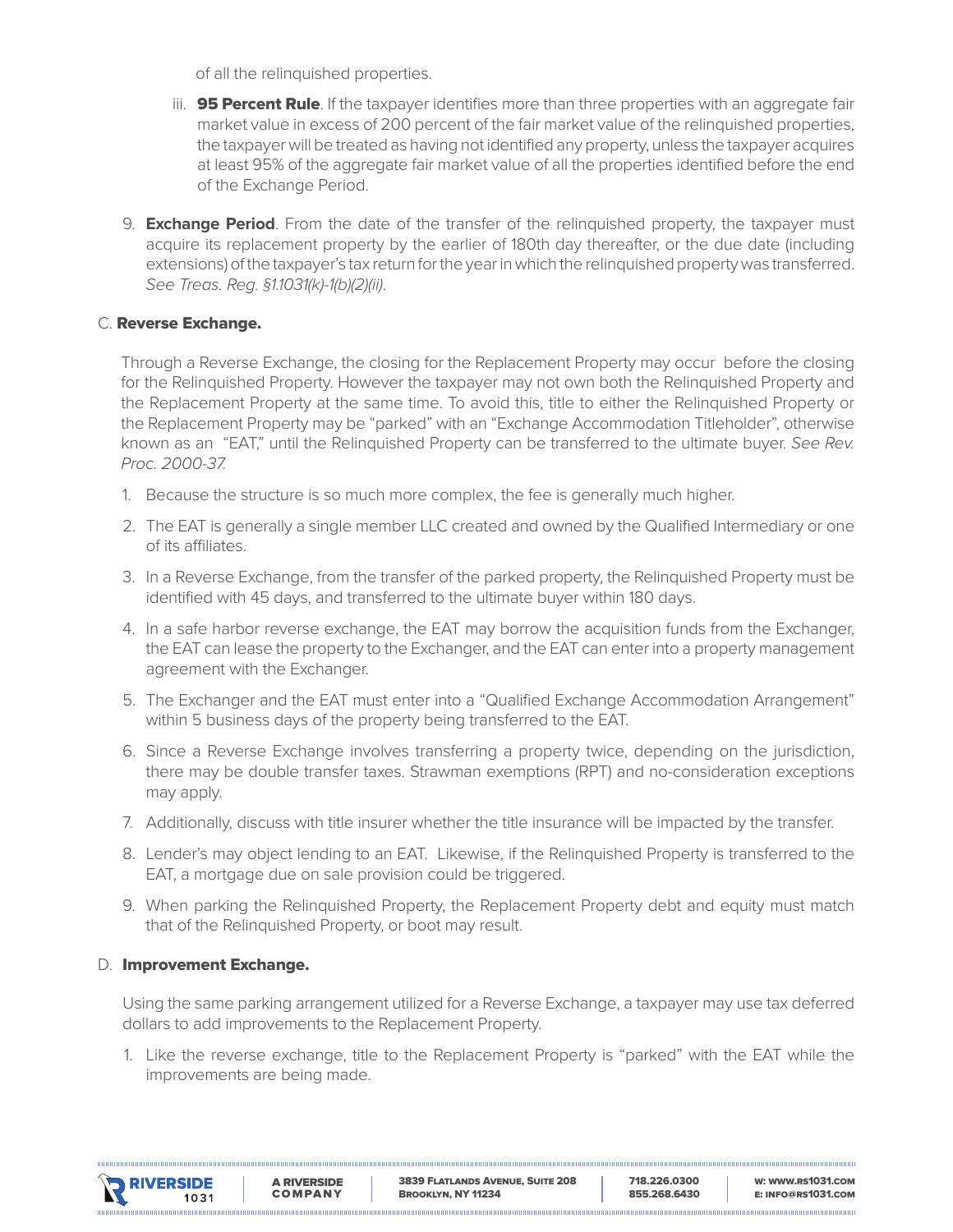- 2. The EAT can enter into a construction agreement with the taxpayer.
- 3. The improvements must be completed with the Exchange Period of 180 days.
- 4. Both the Property and the improvements must be identified within 45 days.

#### IV. End of Year Exchange Planning.

With the end of the year rapidly approaching, it's time for all taxpayers to begin the dreaded annual ritual of gathering their tax related documents for the journey to the accountant's office. This is particularly true for investors involved in a 1031 exchange, but for them it's not just gathering their papers. Depending on the status of their exchange, the end of the year may present some deadlines to meet and some opportunities to explore.

#### A. Know when your exchange must be completed.

The maximum amount of time a taxpayer has to complete a 1031 exchange is 180 days. This "Exchange Period" runs from the date the taxpayer transfers the Relinquished Property to the buyer. The Replacement Property must then be acquired by the taxpayer by midnight of the 180th day thereafter.

However, the Exchange Period can be shorter than 180 days. IRC Section 1031 actually provides that the Replacement Property must be received by the **earliest** of the 180th day after the Relinquished Property is transferred, **OR** the due date, including extensions, for the tax return for the year in which the Relinquished Property was transferred.

For example—a taxpayer who sold Relinquished Property in 2015 would generally need to file their tax return and report their 1031 exchange by April 15, 2016. However, if they closed on the sale of the Relinquished Property between October 18, 2015 and December 31, 2015, the 180th day of their exchange would be April 15, 2016 or later—either on or after their tax filing deadline (Remember-2016 is a Leap Year). Since the 1031 exchange must be reported on the taxpayer's 2015 tax return, it must be completed before the tax return is filed.

However, all is not lost—if the exchange cannot be completed by April 15, the taxpayer can usually simply file for an automatic extension of six months to file their tax return. They would then have the benefit of the full 180 day exchange period.

It is important to note that corporations and certain non-calendar year taxpayers may have different tax filing due dates that will affect their Exchange Period. Additionally, the Exchange Period includes both weekends and holidays, and the only extensions that have been granted have been where a federally declared disaster occurred during the Exchange Period which impacted the 1031 exchange in one of several specifically designated circumstances.

What happens if Replacement Property is acquired after the Exchange Period? In Knight v. Commission, T.C. Memo. 1998-107, the tax court disallowed a 1031 exchange where the taxpayer did just that. Knight had argued that the IRS should be more "citizen-friendly", since they claimed they closed on their Replacement Property after the 180th day due to circumstances that were beyond their control. While sympathetic to taxpayer's plight, the court found that it was bound by the Internal Revenue Code, not principles of equity. The taxpayer was required to recognize their capital gain and pay the resulting taxes, despite having purchased the property.



718.226.0300 855.268.6430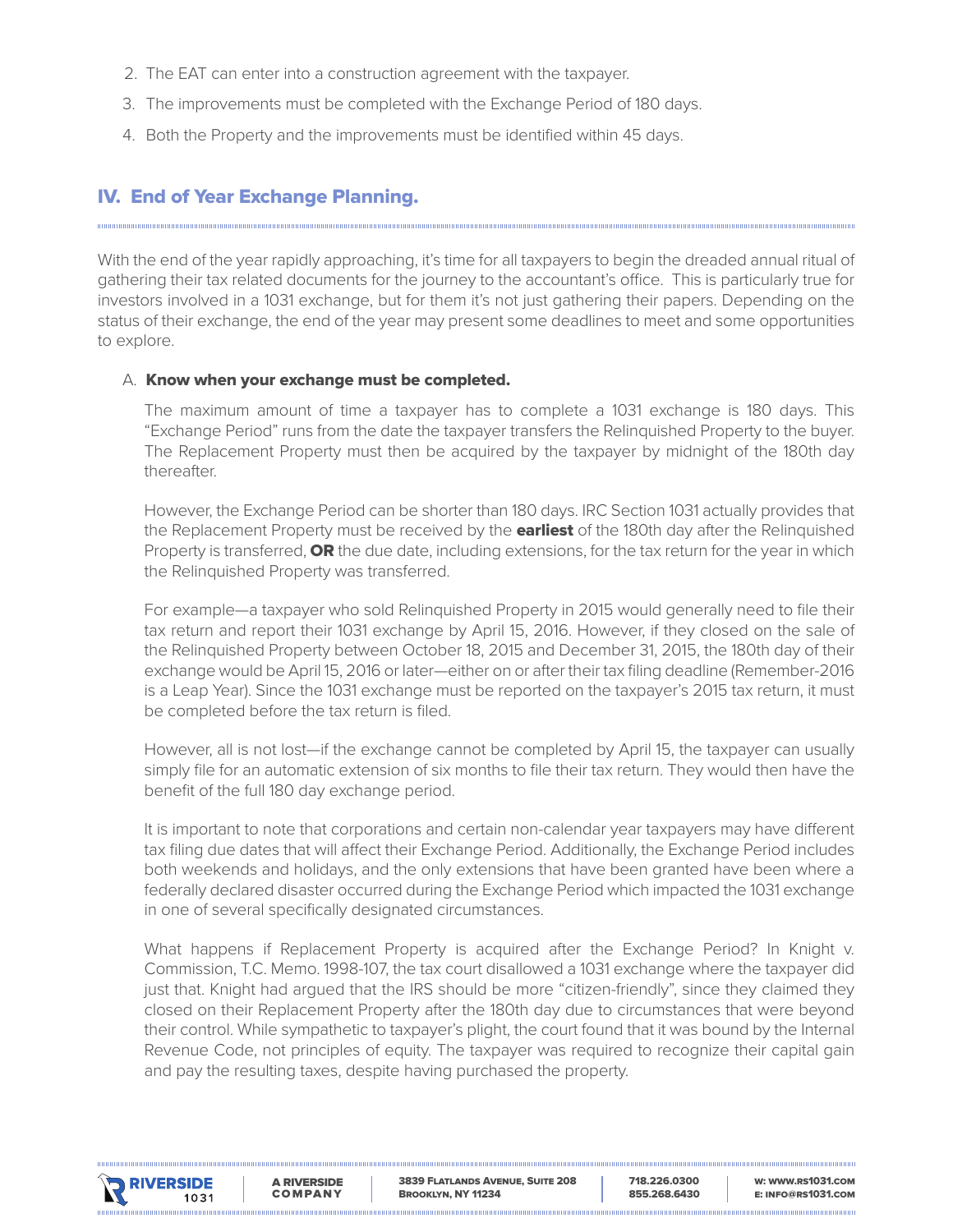#### B. Take advantage of tax year straddles.

Since Exchangers have up to 180 days to complete their 1031 exchange, many exchanges will wind up straddling two tax years. As a result, in a failed 1031 exchange the taxpayer may not be entitled to receive their funds until the year following the sale. While this can be a source of aggravation, the restriction can provide a tax benefit.

IRC §453 applies to property sales where at least one payment is received by the taxpayer in the year following the year of the sale. When this "installment method" applies, the payment is not subject to taxation until it is received. What this means is that if a failed 1031 exchange period straddles two tax years, the funds might not be taxed in the year of the sale, but rather in following year, essentially providing up to a year of tax deferral.

Of course, you should keep an eye open for changes in tax rates—when long term capital gain tax rates increased in 2013, the installment treatment was not an attractive option. As a result, many investors wisely opted out and chose to be taxed at the lower 2012 rates.

Additionally, to take advantage of installment sale treatment, the taxpayer must have had a bona fide intention to enter into a 1031 exchange at the time of the sale, such that it was reasonable to believe that replacement property would be acquired before the end of the exchange period.

Finally a taxpayers electing to take advantage of installment treatment should coordinate with their accountant regarding when the tax should be paid.

#### C. Gather documents for your accountant.

Ideally, a taxpayer will have consulted with their accountant before entering into a 1031 exchange so that the transaction is not a complete surprise when the tax return needs to be prepared. Regardless, the accountant will need certain information.

Form 8824 is the form used to report a 1031 exchange to the IRS. At a minimum, the following information and documents are needed to complete this form:

- 1. The closing statement for the sale of the Relinquished Property;
- 2. The closing statement from the purchase of the Replacement Property;
- 3. The account statement from the Qualified Intermediary; and
- 4. The date that the Replacement Property was identified;

The accountant will also need prior year's tax returns to compute the adjusted basis of the Relinquished Property. They may also need the closing statements from when the Relinquished Property was originally acquired, as well as information regarding capital improvements that have been made to the Relinquished Property.

The end of the year provides a good opportunity to gather and organize information to ensure a smooth tax season.

#### D. Begin 2016 Tax Planning

If you are planning to sell a property in 2016, consider whether a 1031 exchange makes sense and plan accordingly.

If you have partners, discuss whether everyone wants to exchange and whether you plan to invest in a